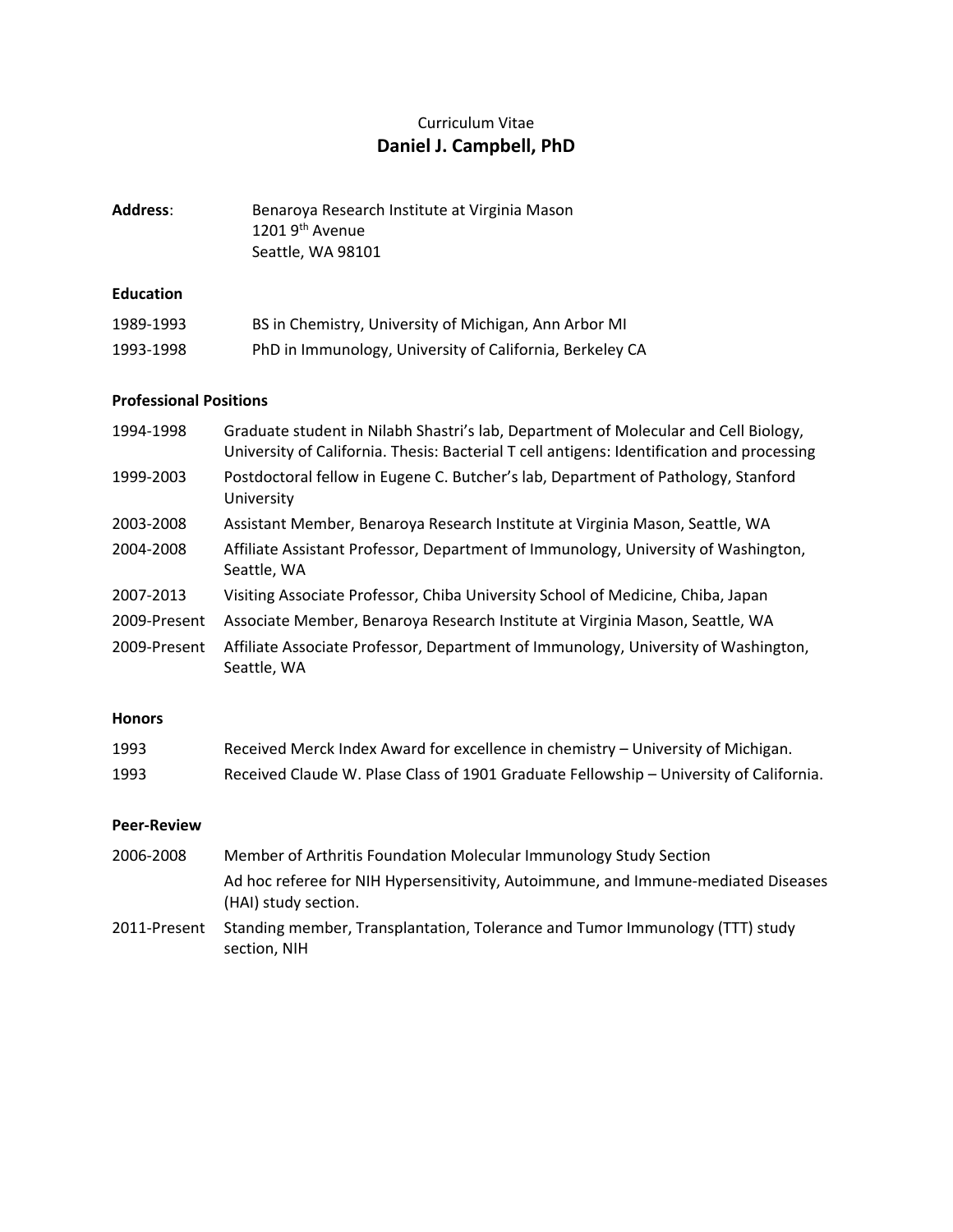#### **Journal**

‐2014 Associate Editor, *Journal of Immunology* ‐Present Member, Editorial board, *Trends in Immunology* Served as peer reviewer for leading immunology journals such as the *Journal of Immunology*, *Journal of Experimental Medicine*, *Blood*, *Nature Immunology*, *Immunity,* and the *Journal of Clinical Investigation*.

#### **Meeting Organization**

| 2010         | Co-chair, 'Immunoregulatory Networks', Napa Valley, CA                           |
|--------------|----------------------------------------------------------------------------------|
|              | 2011-Present Abstract Programing Chair, Annual AAI meeting                       |
|              | 2013-Present Council Member, Midwinter Conference of Immunologists, Asilomar, CA |
| 2014         | Co-chair, 'Immunoregulatory Networks', Seattle, WA                               |
| 2014-Present | Elected to Program Committee, Annual AAI meeting                                 |

#### **Select Invited Lectures**

- (May) University of Connecticut Department of Immunology
- (Feb) Amgen Inc., Thousand Oaks, CA
- (Oct) University of Georgia Department of Cell Biology
- (Jan) Keystone Symposium on Chemokines and Chemokine Receptors, Keystone, CO
- (Feb) University of Minnesota Center for Immunology
- (May) Rush University Medical Center Department of Immunology and Microbiology
- (May) Medical College of Wisconsin Department of Molecular Genetics
- (Sep) Gordon Research Conference on Chemotactic Cytokines, France
- (Mar) Keystone Symposium on Regulatory T cells
- (Dec) University of California, Berkeley Department of Molecular and Cell Biology
- (Feb) National Institutes of Health, Laboratory of Parasitic Diseases
- (May) University of California, San Francisco
- (June) FASEB Meeting , Biology of the Immune System, Carefree, AZ
- (Jan) Midwinter Conference of Immunologists, Asilomar, CA
- (Feb) University of Pennsylvania Institute for Immunology
- (May) American Association of Immunologists Annual Meeting, Boston, MA
- (June) Gordon Research Conference on Chemotactic Cytokines, Italy
- 2012 (Oct) 3<sup>rd</sup> International Conference of Regulatory T cells, Shanghai, China
- (Nov) University of British Columbia Biomedical Research Centre Seminar
- (March) University of Toronto Department of Immunology
- (March) Massachusetts General Hospital
- (June) University of California, San Diego, Immunology Seminar
- (Nov) MD Anderson Cancer Center
- (Feb) Student Invited Speaker, Johns Hopkins Medical School Department of Immunology
- (March) Scripps Research Institute Department of Immunology
- (May) American Society of Transplantation Symposium, Annual AAI meeting, Pittsburgh, PA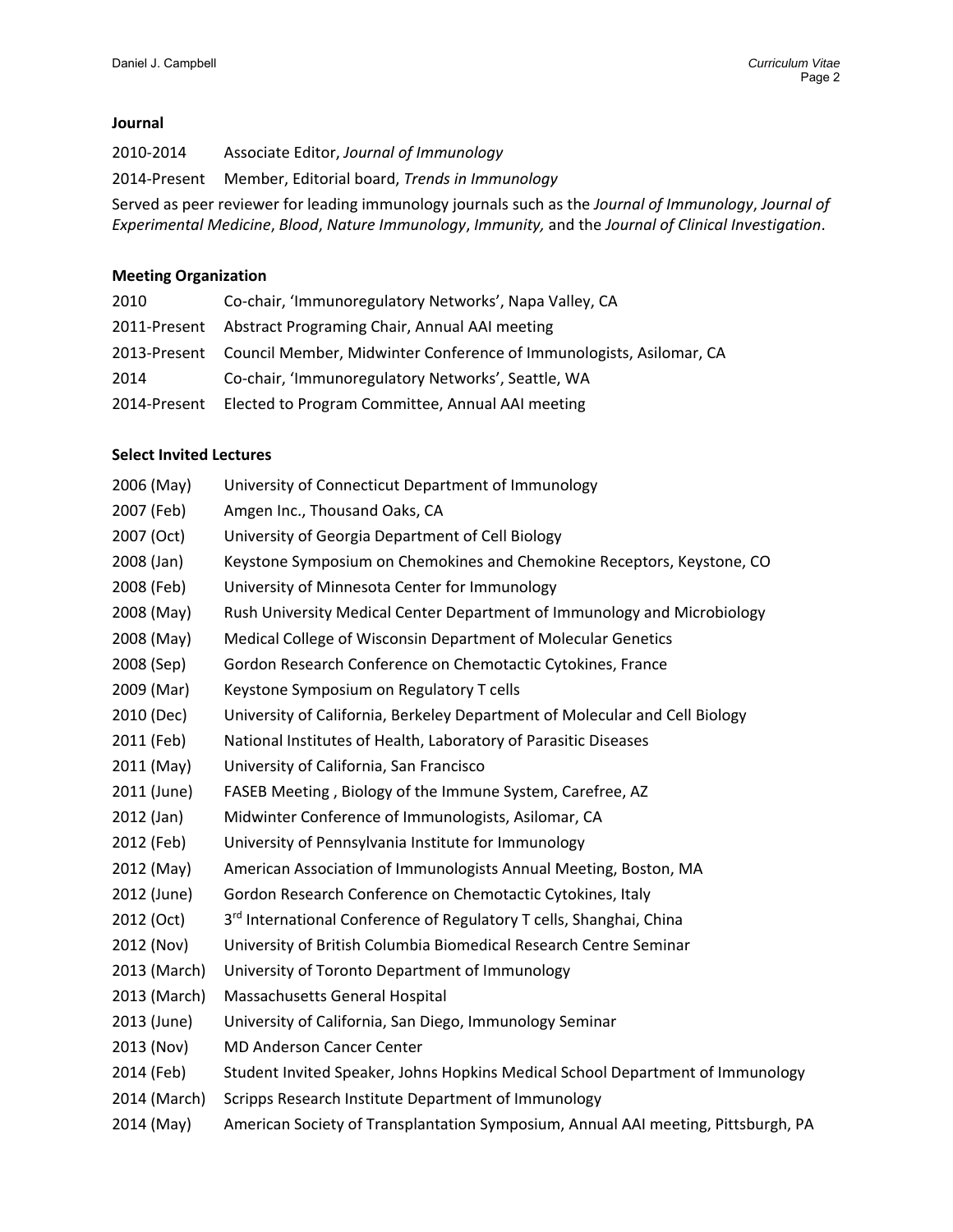|  | 2014 (Sept) | 3 <sup>rd</sup> International Conference of Immune Tolerance, Amsterdam, NL |
|--|-------------|-----------------------------------------------------------------------------|
|--|-------------|-----------------------------------------------------------------------------|

- 2014 (Oct) Tufts University Graduate Program in Immunology
- 2014 (Nov) University of Georgia Department of Cell Biology

## **Teaching**

| 2004-Present | Presented lectures in both basic and advanced Immunology courses taught through the<br>Department of Immunology, University of Washington School of Medicine. |
|--------------|---------------------------------------------------------------------------------------------------------------------------------------------------------------|
| 2014-Present | Chair of 'Selected Topics in Immunology' course, Department of Immunology, University<br>of Washington School of Medicine.                                    |
| 2013-Present | Graduate Student Advisor, Department of Immunology, University of Washington<br>School of Medicine.                                                           |
| 2013-Present | Member, Curriculum Committee, Department of Immunology, University of Washington<br>School of Medicine.                                                       |

## **Graduate Students and Postdoctoral Fellows Mentored**

| Katie Newhall, Postdoctoral Fellow - Scientist, Amgen, Inc., Seattle, WA                              |
|-------------------------------------------------------------------------------------------------------|
| Blythe Sather, Graduate Student (2007)– Scientist, Juno, Inc. Seattle, WA                             |
| Jan Dudda, Postdoctoral Fellow - Faculty, University of Lausanne, Switzerland                         |
| Johnna Wesley, Postdoctoral Fellow – Scientist, Novo Nordisk, Seattle, WA                             |
| Todd Suscovich, Postdoctoral Fellow - Research Scientist, Harvard University, Boston, MA              |
| Meghan Koch, Graduate Student (2010) - Postdoctoral Fellow, Barton Lab, UC-Berkeley, CA               |
| Justin Killebrew, Graduate Student (2011) - Scientist, Zymogenetics/BMS, Seattle, WA                  |
| Kate Smigiel, Graduate Student (2014) - Postdoctoral Fellow, Parks Lab, Cedars-Sinai, Los Angeles, CA |
| Shivani Srivastava, Graduate Student (2014) – Postdoctoral Fellow, Riddell Lab, FHCRC, Seattle, WA    |
| Thomas Duhen, Postdoctoral Fellow – Scientist, Agonox, Inc., Portland, OR                             |
| J. Michael Stolley, Graduate Student - Current                                                        |
| Jenna Sullivan, Graduate Student - Current                                                            |
| Mark Singh, Postdoctoral Fellow - Current                                                             |
|                                                                                                       |

## **Publications**

- 1. Sanderson S, **Campbell DJ**, Shastri N (1995) Identification of a CD4+ T cell‐stimulating antigen of pathogenic bacteria by expression cloning. J Exp Med, 182 (6), 1751‐7.
- 2. **Campbell DJ**, Shastri N (1998) Bacterial surface proteins recognized by CD4+ T cells during murine infection with Listeria monocytogenes., J Immunol, 161 (5), 2339‐47
- 3. **Campbell DJ**, Serwold T, Shastri N (2000) Bacterial proteins can be processed by macrophages in a transporter associated with antigen processing‐independent, cysteine protease‐dependent manner for presentation by MHC class I molecules., J Immunol, 164 (1), 168-75
- 4. Kim CH, Rott LS, Clark‐Lewis I, **Campbell DJ**, Wu L, Butcher EC (2001) Subspecialization of CXCR5+ T cells: B helper activity is focused in a germinal center‐localized subset of CXCR5+ T cells., J Exp Med, 193 (12), 1373‐81
- 5. **Campbell DJ**, Kim CH, Butcher EC (2001) Separable effector T cell populations specialized for B cell help or tissue inflammation., Nat Immunol, 2 (9), 876‐81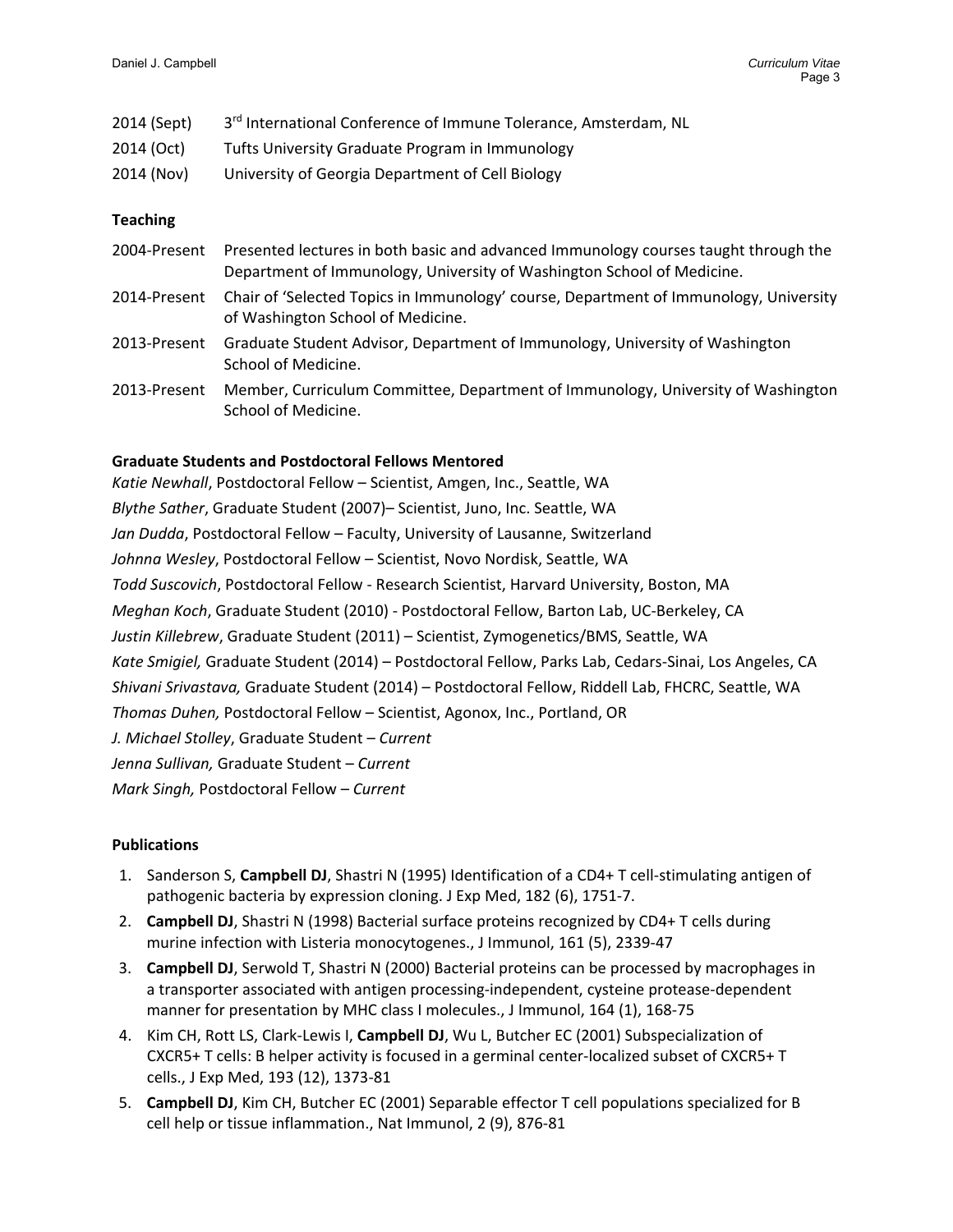- 6. Kim CH, **Campbell DJ**, Butcher EC (2001) Nonpolarized memory T cells., Trends in immunology, 22 (10), 527‐30
- 7. **Campbell DJ**, Butcher EC (2002) Rapid acquisition of tissue‐specific homing phenotypes by CD4(+) T cells activated in cutaneous or mucosal lymphoid tissues., J Exp Med, 195 (1), 135‐41
- 8. **Campbell DJ**, Butcher EC (2002) Intestinal attraction: CCL25 functions in effector lymphocyte recruitment to the small intestine., J Clin Invest, 110 (8), 1079‐81
- 9. **Campbell DJ**, Debes GF, Johnston B, Wilson E, Butcher EC (2003) Targeting T cell responses by selective chemokine receptor expression., Semin Immunol, 15 (5), 277‐86
- 10. Staton TL, Johnston B, Butcher EC, **Campbell DJ** (2004) Murine CD8+ recent thymic emigrants are alphaE integrin‐positive and CC chemokine ligand 25 responsive., J Immunol, 172 (12), 7282‐ 8
- 11. Arnold CN, Butcher EC, **Campbell DJ** (2004) Antigen‐specific lymphocyte sequestration in lymphoid organs: lack of essential roles for alphaL and alpha4 integrin‐dependent adhesion or Galphai protein‐coupled receptor signaling., J Immunol, 173 (2), 866‐73
- 12. Yoo J, Omori M, Gyarmati D, Zhou B, Aye T, Brewer A, Comeau MR, **Campbell DJ**, Ziegler SF (2005) Spontaneous atopic dermatitis in mice expressing an inducible thymic stromal lymphopoietin transgene specifically in the skin., J Exp Med, 202 (4), 541‐9
- 13. Zhou B, Comeau MR, De Smedt T, Liggitt HD, Dahl ME, Lewis DB, Gyarmati D, Aye T, **Campbell DJ**, Ziegler SF (2005) Thymic stromal lymphopoietin as a key initiator of allergic airway inflammation in mice., Nat Immunol, 6 (10), 1047‐53
- 14. Debes GF, Dahl ME, Mahiny AJ, Bonhagen K, **Campbell DJ**, Siegmund K, Erb KJ, Lewis DB, Kamradt T, Hamann A (2006) Chemotactic responses of IL‐4‐, IL‐10‐, and IFN‐gamma‐producing CD4+ T cells depend on tissue origin and microbial stimulus., J Immunol, 176 (1), 557‐66
- 15. Arnold CN, **Campbell DJ**, Lipp M, Butcher EC (2007) The germinal center response is impaired in the absence of T cell‐expressed CXCR5., Eur J Immunol, 37 (1), 100‐9
- 16. Humblet‐Baron S, Sather B, Anover S, Becker‐Herman S, Kasprowicz DJ, Khim S, Nguyen T, Hudkins‐Loya K, Alpers CE, Ziegler SF, Ochs H, Torgerson T, **Campbell DJ**, Rawlings DJ (2007) Wiskott-Aldrich syndrome protein is required for regulatory T cell homeostasis., J Clin Invest, 117 (2), 407‐18
- 17. **Campbell DJ**, Ziegler SF (2007) FOXP3 modifies the phenotypic and functional properties of regulatory T cells., Nat Rev Immunol, 7 (4), 305‐10
- 18. Siewert C, Menning A, Dudda J, Siegmund K, Lauer U, Floess S, **Campbell DJ**, Hamann A, Huehn J (2007) Induction of organ‐selective CD4+ regulatory T cell homing., Eur J Immunol, 37 (4), 978‐ 89
- 19. Sather BD, Treuting P, Perdue N, Miazgowicz M, Fontenot JD, Rudensky AY, **Campbell DJ** (2007) Altering the distribution of Foxp3(+) regulatory T cells results in tissue‐specific inflammatory disease., J Exp Med, 204 (6), 1335‐47
- 20. Dudda JC, Perdue N, Bachtanian E, **Campbell DJ** (2008) Foxp3+ regulatory T cells maintain immune homeostasis in the skin., J Exp Med, 205 (7), 1559‐65
- 21. Koch MA, Tucker‐Heard G, Perdue NR, Killebrew JR, Urdahl KB, **Campbell DJ** (2009) The transcription factor T-bet controls regulatory T cell homeostasis and function during type 1 inflammation. Nat Immunol. 10 (6), 595‐602
- 22. Igyarto BZ, Jenison MC, Dudda JC, Roers A, Müller W, Koni PA, **Campbell DJ**, Shlomchik MJ, Kaplan DH (2009) Langerhans cells suppress contact hypersensitivity responses via cognate CD4 interaction and langerhans cell‐derived IL‐10., J Immunol. 183 (8), 5085‐93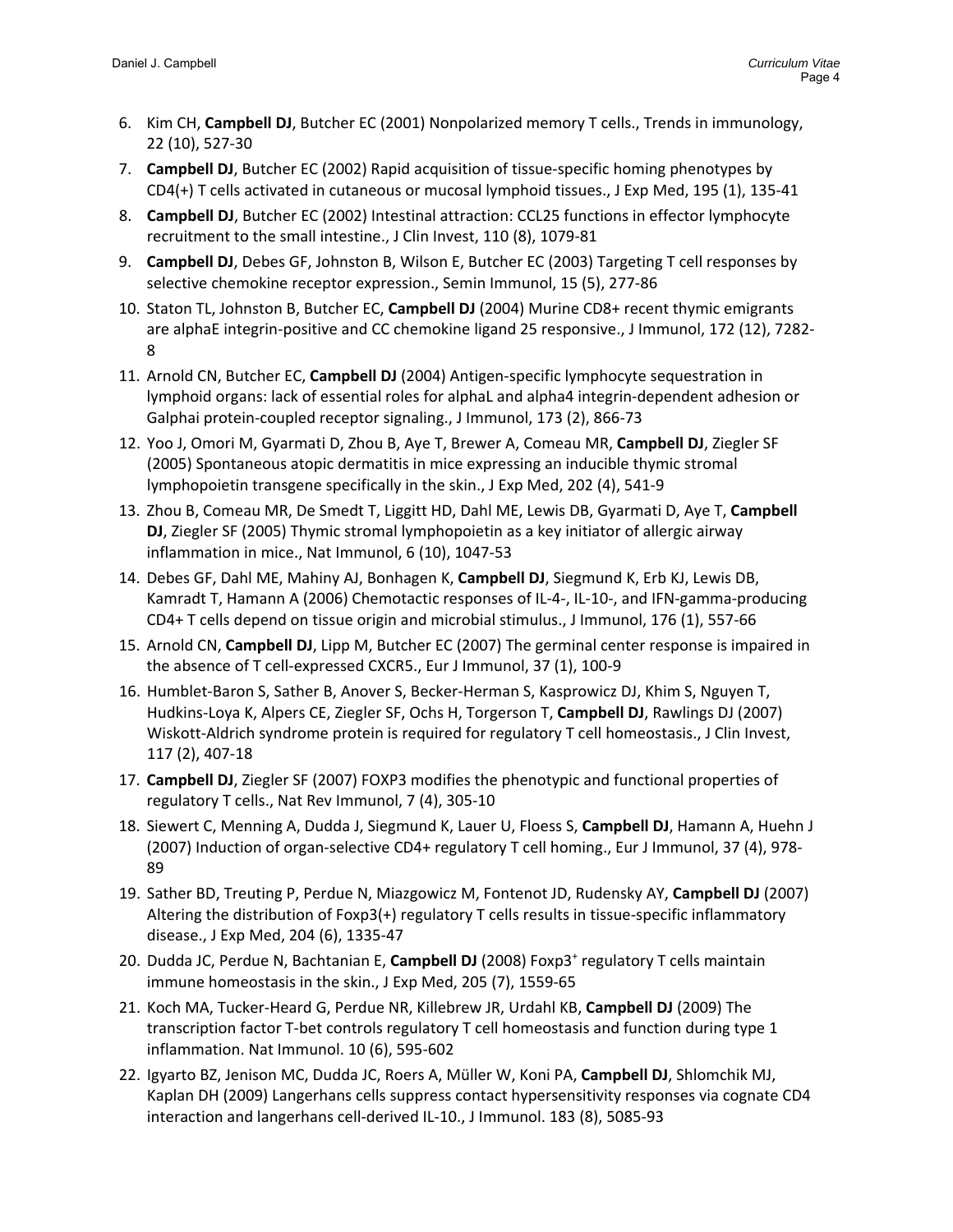- 23. Wesley JD, Sather BD, Perdue NR, Ziegler SF, and **Campbell DJ** (2010) Cellular requirements for diabetes induction in DO11.10xRIPmOVA mice J. Immunol. 185:4760‐4768
- 24. **Campbell DJ** and Koch MA (2011) Phenotypical and functional specialization of FOXP3(+) regulatory T cells Nat. Rev. Immunol. 11:119‐130
- 25. **Campbell DJ** and Koch MA. T(reg) cells: patrolling a dangerous neighborhood Nat. Med. 17:929‐ 930, 2011
- 26. **Campbell DJ**. Regulatory T cells GATA have it. Immunity. 35:313‐315, 2011
- 27. Killebrew JR, Perdue N, Kwan A, Thornton AM, Shevach EM, and **Campbell DJ**. A Self‐Reactive TCR Drives the Development of Foxp3+ Regulatory T Cells That Prevent Autoimmune Disease J. Immunol. 187:861‐869, 2011
- 28. Duhen T, Duhen R, Lanzavecchia A, Sallusto F, **Campbell DJ**. Functionally distinct subsets of human FOXP3+ Treg cells that phenotypically mirror effector Th cells. Blood. 2012 May 10;119(19):4430‐40
- 29. Naik S, Bouladoux N, Wilhelm C, Molloy MJ, Salcedo R, Kastenmuller W, Deming C, Quinones M, Koo L, Conlan S, Spencer S, Hall JA, Dzutsev A, Kong H, **Campbell DJ**, Trinchieri G, Segre JA, Belkaid Y. Compartmentalized control of skin immunity by resident commensals. Science. 2012 Aug 31;337(6098):1115‐9
- 30. Suscovich TJ, Perdue NR, **Campbel**l **DJ**. Type‐1 immunity drives early lethality in scurfy mice. Eur J Immunol. 2012 Sep;42(9): 2305‐10
- 31. Koch MA, Thomas KR, Perdue NR, Smigiel KS, Srivastava S, **Campbell DJ**. T‐bet(+) Treg cells undergo abortive Th1 cell differentiation due to impaired expression of IL‐12 receptor β2. Immunity. 2012 Sep 21;37(3):501‐10
- 32. Abbas AK, Benoist C, Bluestone JA, **Campbell DJ**, Ghosh S, Hori S, Jiang S, Kuchroo VK, Mathis D, Roncarolo MG, Rudensky A, Sakaguchi S, Shevach EM, Vignali DA, Ziegler SF. Regulatory T cells: recommendations to simplify the nomenclature. Nat Immunol. 2013 Apr;14(4):307‐8
- 33. Shafiani S, Dinh C, Ertelt JM, Moguche AO, Siddiqui I, Smigiel KS, Sharma P, **Campbell DJ**, Way SS, Urdahl KB. Pathogen‐specific Treg cells expand early during mycobacterium tuberculosis infection but are later eliminated in response to Interleukin-12. Immunity. 2013 Jun 27;38(6):1261‐70
- 34. Smigiel KS, Richards E, Srivastava S, Thomas KR, Dudda JC, Klonowski KD, **Campbell DJ**. CCR7 provides localized access to IL‐2 and defines homeostatically distinct regulatory T cell subsets. J Exp Med. 2014 Jan 13;211(1):121‐36
- 35. **Campbell DJ**. MyD88 and IL‐1: loosening T(reg) cells' firm grip. Trends Immunol. 2014 Mar;35(3):95‐6
- 36. Smigiel KS, Srivastava S, Stolley JM, **Campbell DJ**. Regulatory T‐cell homeostasis: steady‐state maintenance and modulation during inflammation. Immunol Rev. 2014 May;259(1):40‐59
- 37. Srivastava S, Koch MA, Pepper M, **Campbell DJ**. Type I interferons directly inhibit regulatory T cells to allow optimal antiviral T cell responses during acute LCMV infection. J Exp Med. 2014 May 5;211(5):961‐74
- 38. Duhen T, **Campbell DJ**. IL‐1β promotes the differentiation of polyfunctional human CR6+CXCR3+ Th1/17 cells that are specific for pathogenic and commensal microbes. J Immunol. 2014 Jul 1;193(1):120‐9
- 39. Gratz IK, **Campbell DJ**. Organ‐specific and memory Treg cells: specificity,development, function, and maintenance. Front Immunol. 2014 Jul 15;5:333.